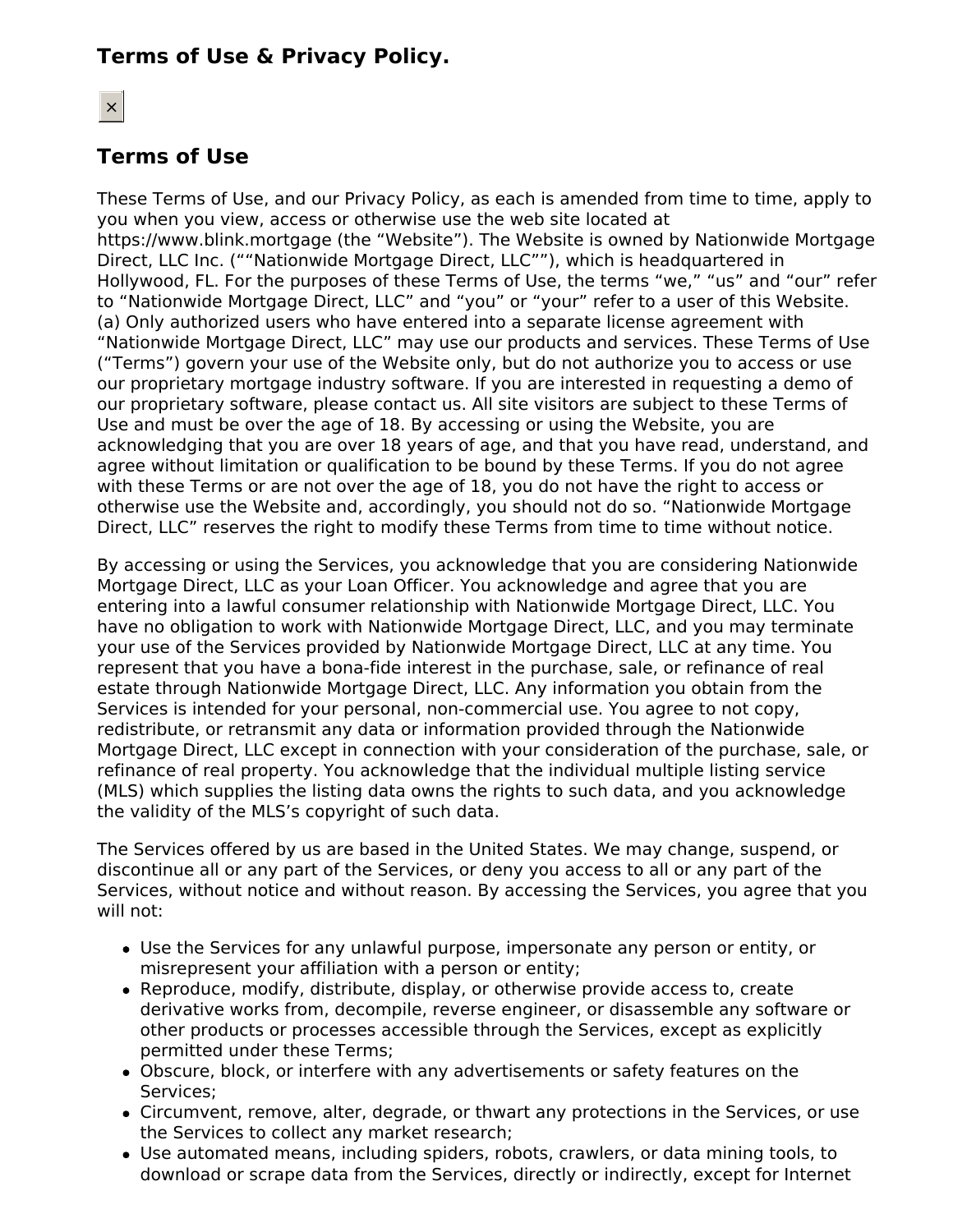search engines (e.g., Google) and non-commercial public archives (e.g., archive.org) that comply with our robots.txt file;

- Take any action that imposes or may impose (in our discretion) an unreasonable load on our technical infrastructure; or
- Interfere with the proper operation of the Services through the use of any virus, device, information collection or transmission mechanism, software or routine, or access or attempt to gain access to any data, files, or passwords related to the Services through hacking, password or data mining, or any other means.

# **Eligibility**

You must be at least 18 years of age to use the Services. By agreeing to these Terms, you represent and warrant that:

- You are at least 18 years of age.
- You have not previously been suspended or removed from use of the Services.
- Your registration and your use of the Services is in compliance with all applicable laws and regulations.

### **Accounts and Passwords**

To access some features of the Services, you may be required to register for an account. When you register for an account, you may be required to provide us with some information about yourself, such as an email address or other contact information. You agree that the information you provide is accurate and that you will keep it accurate and up to date at all times. You are responsible for maintaining the confidentiality of your usernames and passwords associated with your account and the Services. You must notify us immediately of any unauthorized use of your account. You may be liable for losses or damages incurred by us or any other user of the Services due to someone else using your username, ID, password, or other information which provides access to the Services. We are not liable for any loss or damage you may incur as a result of your failure to comply with these requirements.

By registering as a user on the Services, you expressly authorize Nationwide Mortgage Direct, LLC to access certain third-party websites and accounts on your behalf, to retrieve personal information and other information about you for any legitimate business purpose, subject to applicable law and our Privacy Policy. You agree that we may collect and use technical and usage data and related information about your computer or mobile device, date and time of Services access, system and software, and peripherals to facilitate the provision of product support and other services to you. You grant permission to us to use this information to improve products, to provide services or technologies to you, and to provide advertising content, including working with third parties who provide targeted advertising content. Features of the Services may request access to information contained or generated in your computer or mobile device, including location services. If you deny access to these functions, the Services may not work as designed. For more information on how we collect, use, transfer, store and share your online data and personal information, and how you can manage your online privacy choices, please see our Privacy Policy

# **Security**

You are prohibited from violating or attempting to violate the security of the Services, including, without limitation:

Accessing data not intended for your viewing or logging into a server or account which you are not authorized to access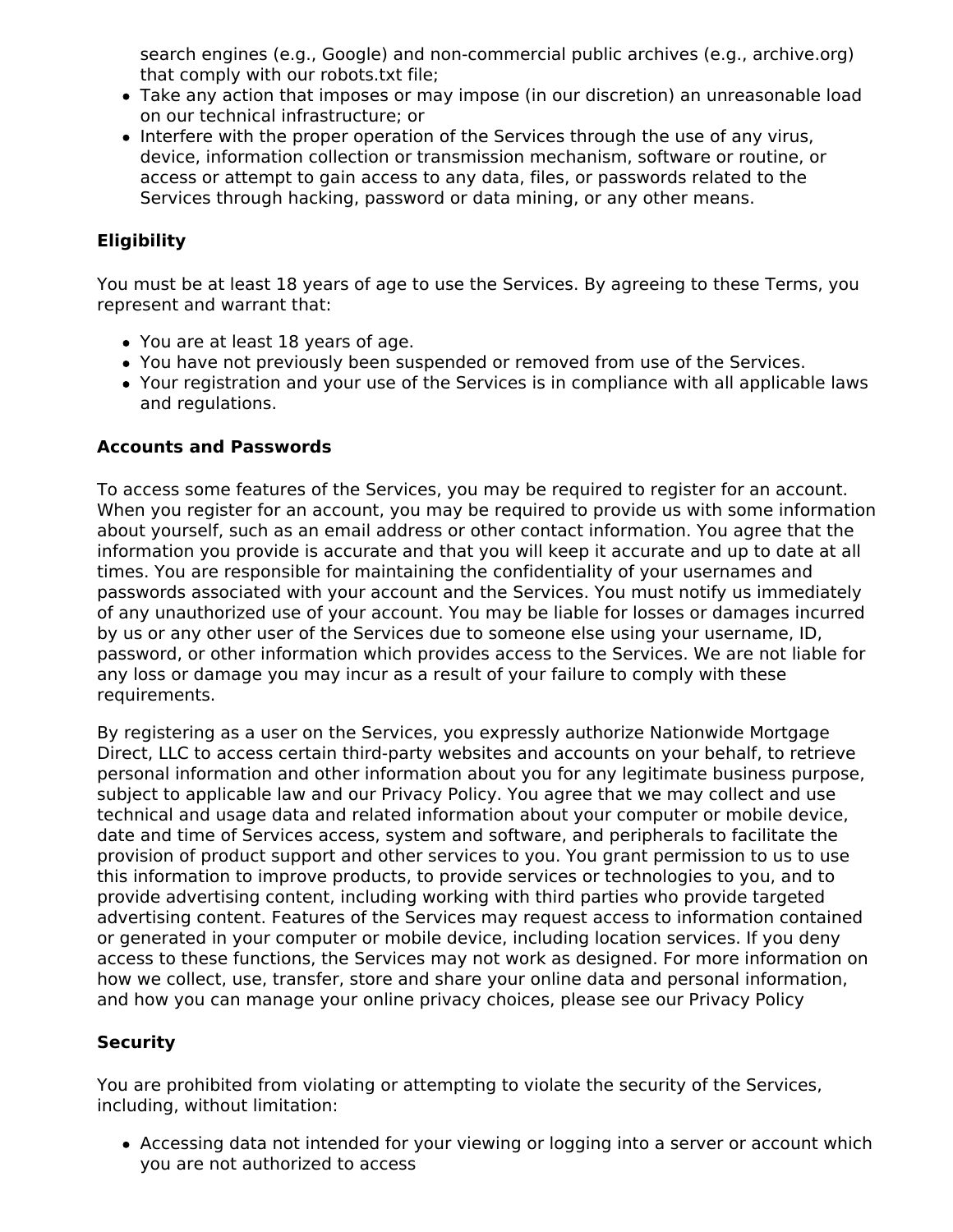- Attempting to probe, scan, or test the vulnerability of a system or network or to breach security or authentication measures without proper authorization
- Attempting to interfere with service to any user, host, or network.

Violations of system or network security may result in civil or criminal liability. Nationwide Mortgage Direct, LLC will investigate occurrences that may involve such violations and may involve, and cooperate with, law enforcement authorities in prosecuting users who are involved in such violations.

### **Software**

You are granted a non-exclusive, non-sublicensable, non-transferable, personal, limited license to use the software and related functionality embedded in the Services (collectively, "Software"). Certain Software that Nationwide Mortgage Direct, LLC uses to provide the Services has been licensed from third parties (each, a "Third Party Licensor") that are not affiliated with Nationwide Mortgage Direct, LLC. Your limited right to use the Software is revocable in the discretion of Nationwide Mortgage Direct, LLC and its Third-Party Licensors. You agree to download and install all Software updates for the Services promptly once they are available to you. Nationwide Mortgage Direct, LLC and its Third-Party Licensors have no obligation to correct any bugs, defects or errors in the Services or Software, or to otherwise support, maintain, improve, modify, upgrade, update, or enhance the Services or Software.

### **Information Subject to Change**

Although Nationwide Mortgage Direct, LLC has tried to provide accurate and timely information, the content of the Services may not be accurate, complete and/or current and may include typographical errors or technical inaccuracies. The information and materials contained in the Services are subject to change at any time without notice. Nationwide Mortgage Direct, LLC may change the products, services and other information identified on the Services at any time. Applicable terms, conditions, and eligibility requirements are subject to change and not all Services are available in all geographic areas. The information published on the Services is provided as a convenience to our visitors and is for informational purposes only. You should verify all information before relying on it and any decisions which you may make based upon the information contained on the Services shall be at your sole risk and responsibility. Your eligibility for particular Services is subject to final approval, determination, and acceptance by Nationwide Mortgage Direct, LLC in its sole and absolute discretion, notwithstanding your visit to and/or use of the Services.

### **Links**

The Services may contain links and may enable you to post content to third party websites that are not owned or controlled by Nationwide Mortgage Direct, LLC. We are not affiliated with, have no control over, and assume no responsibility for the content, privacy policies, or practices of any third-party websites. You: (i) are solely responsible and liable for your use of and linking to third party websites and any content that you may send or post to a thirdparty website, and (ii) expressly release Nationwide Mortgage Direct, LLC from any and all liability arising from your use of any third-party website. Accordingly, we encourage you to read the terms and conditions and privacy policy of each third-party website that you may choose to visit, link to, or post content on. Any advice, opinions, or recommendations provided by third party websites are those of the third-party website providers and not of Nationwide Mortgage Direct, LLC. Your participation in any linked third-party website, including payment for and the delivery of goods or services, is based solely on the agreement, if any, between you and the third-party website provider.

### **Telecommunications Providers**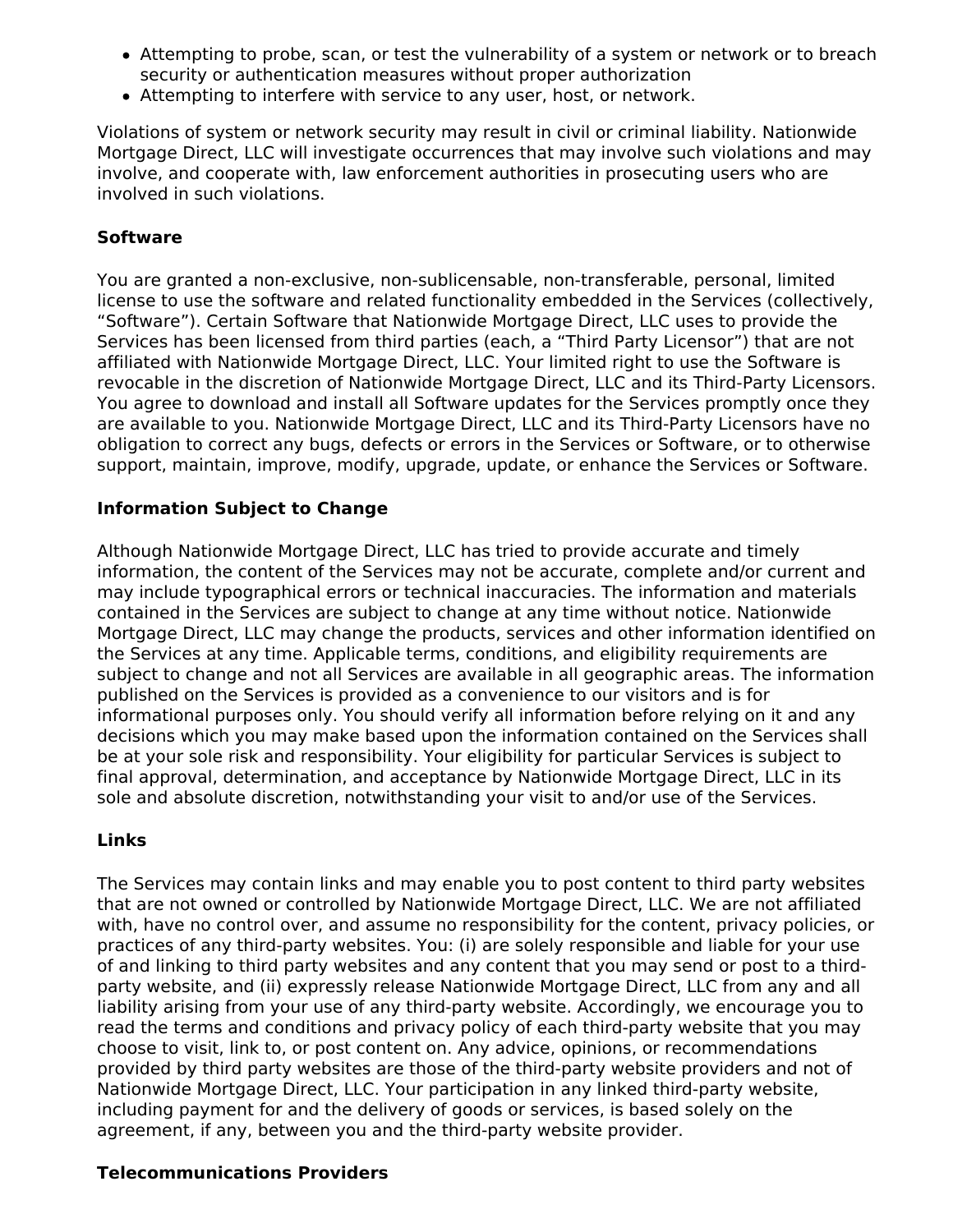You agree that when you use the Services, you will remain subject to the terms and conditions of all of your existing agreements with us, our affiliates and/or any unaffiliated service providers and your internet service provider and mobile service carrier or provider, and that these Terms do not amend or supersede any of those agreements. You understand that those agreements may provide for fees, limitations and restrictions which might impact your use of the Services (for example, your mobile service carrier or provider may impose data usage or text message charges for your use of or interaction with the Nationwide Mortgage Direct, LLC Apps), and you agree to be solely responsible for all such fees, limitations, and restrictions. You agree that only your mobile service carrier or internet service provider is responsible for its products and services. Accordingly, you agree to resolve any problems with your carrier or provider directly with your carrier or provider without involving us.

## **Intellectual Property**

Nationwide Mortgage Direct, LLC and the other trademarks, logos, and service marks displayed on the Services are our trademarks or those of our affiliates and/or other respective third-party owners. Under no circumstances may you alter, modify, or change these trademarks. You are prohibited from using these trademarks for any purpose without written permission. All rights, title, and interest in the Services and any content contained herein are the exclusive property of Nationwide Mortgage Direct, LLC, except as otherwise stated.

The information contained on the Services, including but not limited to text, graphics, and images (other than certain images licensed from third parties) and their arrangement, are copyright ©2016-2021 by Nationwide Mortgage Direct, LLC. and/or its affiliates and subsidiaries. All rights reserved.

You are authorized to view the information available on the Services for your informational purposes only. If you download any information from the Services for your personal reference, you shall not obscure any copyright, trademark, or other notices, and you acknowledge and agree that you do not acquire any ownership rights by downloading copyrighted material. You may not copy, republish, redistribute, transmit, participate in the transmission of, create derivatives of, alter, edit, or exploit in any manner any material including by storage on retrieval systems, without the express written permission of Nationwide Mortgage Direct, LLC. Deliberate misuse of the Services is expressly prohibited, and Nationwide Mortgage Direct, LLC reserves the right to terminate your access to the Services at any time for any reason and to advise the legal authorities of any misuse of the Services, including, without limitation, hacking and the introduction of viruses or other malware.

## **Digital Millennium Copyright Act - Notice of Claims of Copyright Infringement & Related Issues (17 USC § 512 et seq.)**

We respect the intellectual property rights of others. Anyone who believes their work has been reproduced in a way that constitutes copyright infringement may notify our agent by providing the following information:

- Identification of the copyrighted work that you claim has been infringed, or, if multiple copyrighted works at a single online site are covered by a single notification, a representative list of such works at the site
- Identification of the material that you claim is infringing and needs to be removed, including a description of where it is located so that the copyright agent can locate it
- Your address, telephone number, and, if available, e-mail address, so that the copyright agent may contact you about your complaint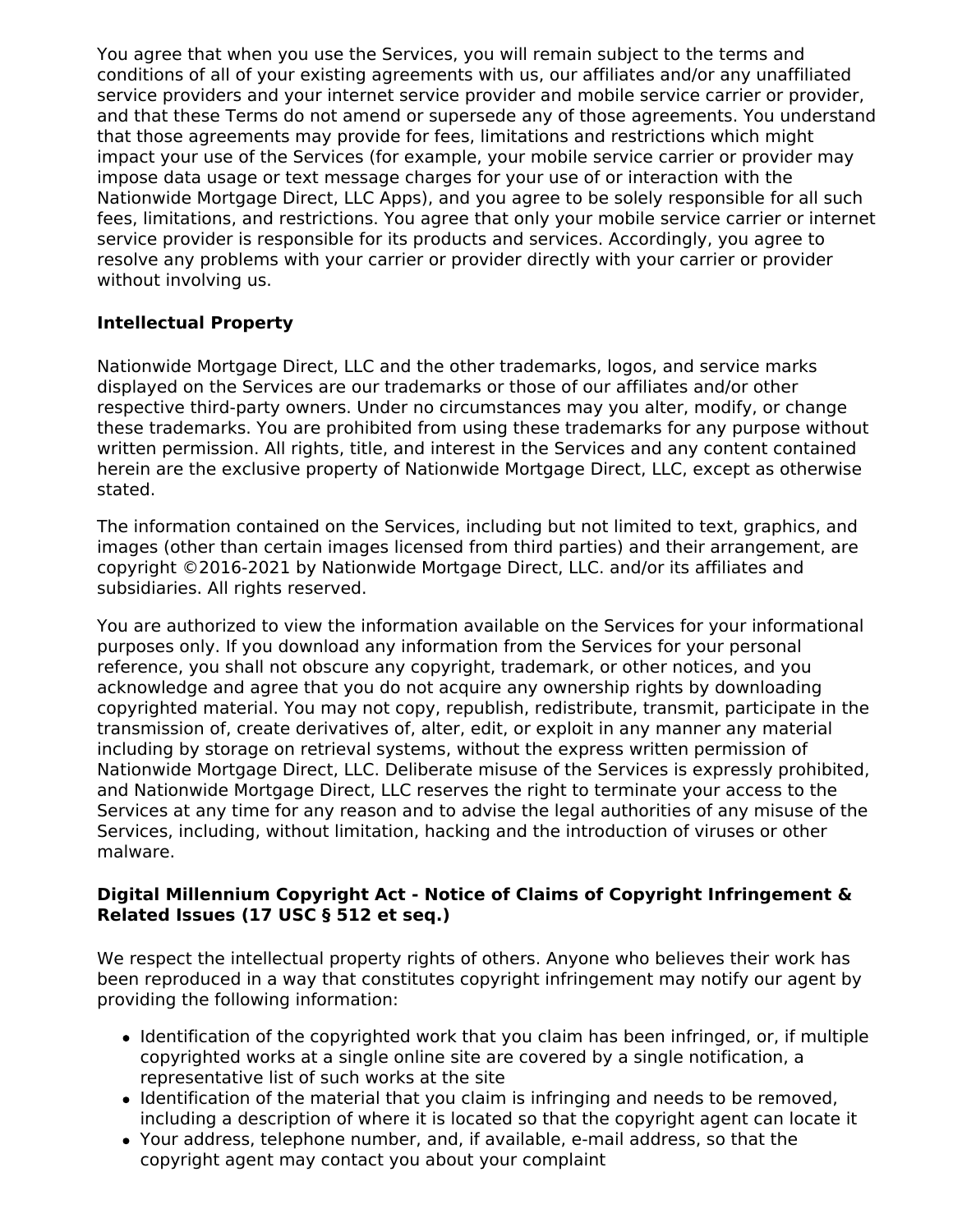A signed statement that the above information is accurate; that you have a good faith belief that the identified use of the material is not authorized by the copyright owner, its agent, or the law; and, under penalty of perjury, that you are the copyright owner or are authorized to act on the copyright owner's behalf in this situation

Upon obtaining such knowledge we will act expeditiously to remove, or disable access to, the material. Please be aware that there are substantial penalties for false claims.

If a notice of copyright infringement has been wrongly filed against you, you may submit a counter notification to our agent. A valid counter notification is a written communication that incorporates the following elements:

- A physical or electronic signature of the poster
- Identification of the material that has been removed or to which access has been disabled and the location at which the material appeared before it was removed or access to it was disabled
- A statement under penalty of perjury that you have a good faith belief that the material was removed or disabled as a result of mistake or misidentification
- Your name, address, and telephone number; a statement that you consent to the jurisdiction of federal district court for the judicial district in which your address is located, or if your address is outside of the U.S., for any judicial district in which the service provider may be found; and that you will accept service of process from the complainant

## **Communications**

By your use of the Services, you also expressly consent to receiving servicing, collection, marketing and other calls and messages (including auto-dialed and pre-recorded message calls), SMS messages (including text messages), faxes, letters, and emails from us, our affiliates, marketing partners, agents, and others communicating at their request or on their behalf, via any telephone numbers (including any cellular telephone numbers), mailing addresses, or email addresses, or by using any other information that you have provided or may provide in the future. Your cellular or mobile telephone provider may charge you according to the type of plan you carry. Your consent will be effective regardless of any registration with any state or federal Do Not Call list or other comparable list or registry. Your consent for auto-dialed and prerecorded calls shall remain in effect until you revoke it. Your consent to these calls may be revoked by informing the telemarketing representative or by any other reasonable method that ensures we receive the revocation. Your consent to telemarketing calls is not a condition of obtaining the Services.

By submitting any comment, complaint, suggestion, improvement, idea, testimonial or other communication (each, a "Submission") to Nationwide Mortgage Direct, LLC through the Services or any other method, you acknowledge and agree that any and all Submissions, and all rights therein, become the sole and exclusive property of Nationwide Mortgage Direct, LLC including any future rights, regardless of any subsequent modification or deletion of the provisions in the Terms. You acknowledge and agree that you irrevocably disclaim any right in the Submission and that the right to use, publish, display, commercially exploit, and create derivative ideas based on the Submission belong exclusively to Nationwide Mortgage Direct, LLC with no compensation, notice, credit, or other obligation being due or owed to you or anyone else.

You also consent to the recording and monitoring, for quality assurance, training, risk management, collection or other purposes, of any calls or other communications that you place with or send to us (or our agents, representatives, affiliates, third parties or anyone contacting on our behalf) or that we (or our agents, representatives, affiliates, third parties or anyone contacting on our behalf) place to or send to you.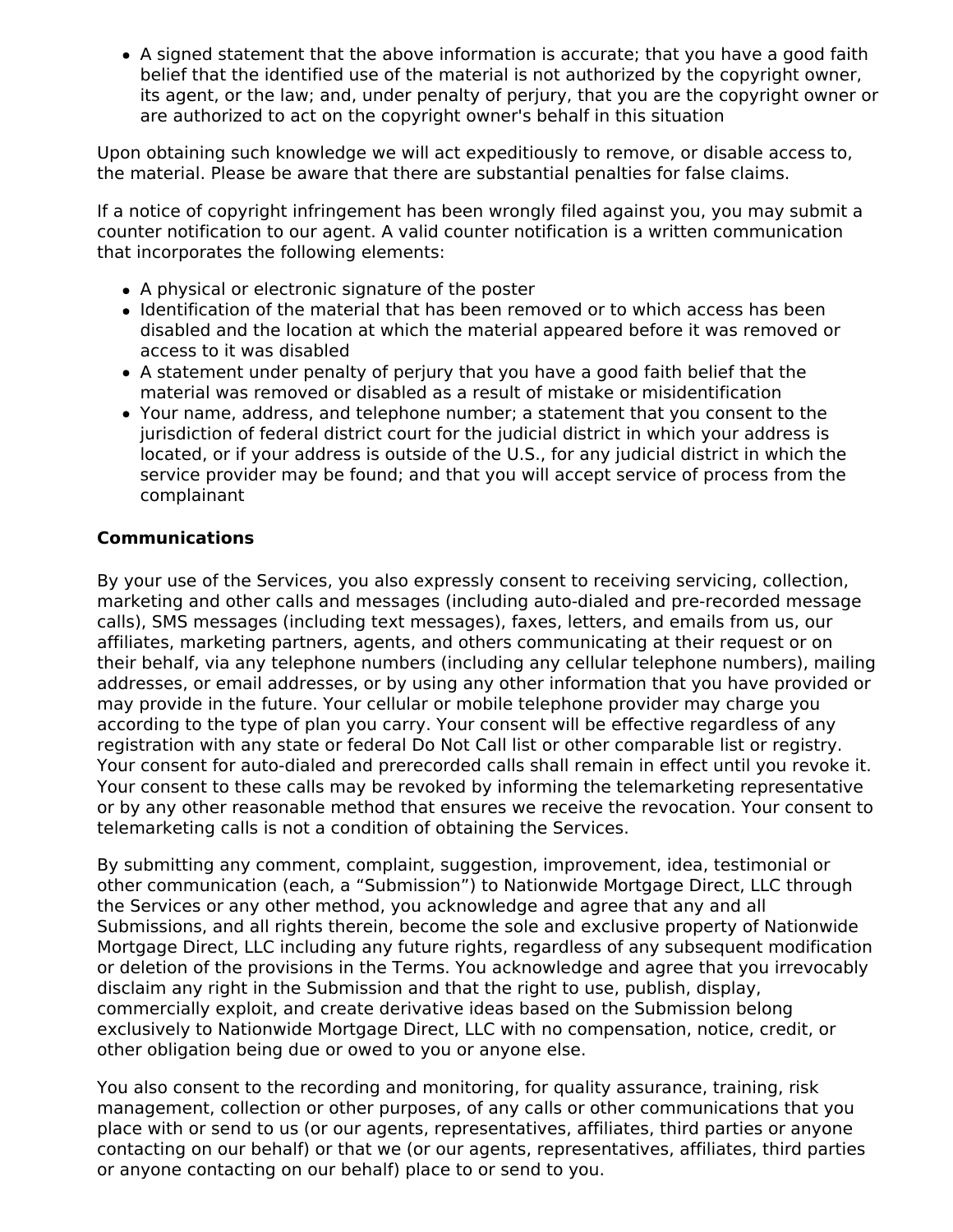Please note that messages you send Nationwide Mortgage Direct, LLC by email may not be secure. Nationwide Mortgage Direct, LLC recommends that you do not send any confidential information to Nationwide Mortgage Direct, LLC by email. If you choose to send confidential information to Nationwide Mortgage Direct, LLC via email, you accept all risk that such information may be intercepted by a third party

# **PRIVACY POLICY**

In addition to these Terms, you use of and access to the Website is also subject to our Privacy Policy, which is incorporated by reference herein. Our Privacy Policy contains additional terms relating to our potential collection, use and disclosure of your personal information as a site visitor. You agree that you have read, agreed to and understand Nationwide Mortgage Direct, LLC's complete Privacy Policy.

# **DISCLAIMER OF WARRANTY, LIMITATION OF LIABILITY AND INDEMNIFICATION**

(a) No Warranty. THE WEBSITE MAY CONTAIN ERRORS AND DEFECTS OR MAY SUFFER INTERMITTENT DOWNTIME AND IS PROVIDED "AS IS", "AS-AVAILABLE", WITH ALL FAULTS AND WITHOUT WARRANTIES OF ANY KIND. TO THE FULLEST EXTENT PERMITTED BY LAW, "Nationwide Mortgage Direct, LLC", AND ITS OFFICERS, DIRECTORS, EMPLOYEES AND AGENTS (COLLECTIVELY REFERRED TO AS " "Nationwide Mortgage Direct, LLC"" FOR THE PURPOSES OF THIS SECTION) HEREBY DISCLAIM ALL WARRANTIES AND CONDITIONS WITH RESPECT TO THE WEBSITE, EITHER EXPRESS, IMPLIED OR STATUTORY, INCLUDING, BUT NOT LIMITED TO, THE IMPLIED WARRANTIES AND/OR CONDITIONS OF MERCHANTABILITY, SATISFACTORY QUALITY, FITNESS FOR A PARTICULAR PURPOSE, NON-INFRINGEMENT OF THIRD PARTY RIGHTS, THAT THE WEBSITE WILL BE UNINTERRUPTED, VIRUS-FREE OR ERROR FREE, THAT THE WEBSITE AND OUR SERVERS ARE SECURE, OR AS TO THE ACCURACY, RELIABILITY, QUALITY OR CONTENT OF ANY INFORMATION, SERVICE OR PRODUCT PROVIDED ON OR THROUGH THE WEBSITE, AS WELL AS ANY WARRANTIES THAT MAY ARISE FROM COURSE OF DEALING, COURSE OF PERFORMANCE OR USAGE OF TRADE; PROVIDED THAT THIS SECTION SHALL NOT OPERATE TO EXCLUDE OR DISCLAIM THOSE WARRANTIES WHICH ARE INCAPABLE OF EXCLUSION, RESTRICTION OR MODIFICATION UNDER THE LAWS APPLICABLE TO THESE TERMS OF USE. USE OF THE WEBSITE IS AT YOUR OWN RISK. YOU ASSUME FULL RESPONSIBILITY AND RISK OF LOSS RESULTING FROM YOUR DOWNLOADING AND/OR USE OF ANY INFORMATION, CONTENT OR SERVICES ACCESSED THROUGH OR OBTAINED BY MEANS OF THE WEBSITE. (b) Limitation of Liability. "Nationwide Mortgage Direct, LLC" SHALL NOT BE LIABLE TO YOU FOR PERSONAL INJURY, OR ANY DIRECT, INDIRECT, INCIDENTAL, CONSEQUENTIAL, SPECIAL, EXEMPLARY, PUNITIVE OR OTHER DAMAGES (INCLUDING WITHOUT LIMITATION DAMAGES FOR LOSS OR INTERRUPTION OF BUSINESS, LOSS OF DATA, LOSS OF GOODWILL OR LOST PROFITS), UNDER ANY THEORY OF LIABILITY, INCLUDING WITHOUT LIMITATION CONTRACT, NEGLIGENCE, STRICT LIABILITY OR OTHER THEORY ARISING OUT OF OR RELATING IN ANY WAY TO THESE TERMS OF USE, EVEN IF "Nationwide Mortgage Direct, LLC" HAS BEEN ADVISED OF THE RISK OF SUCH DAMAGES. Because some states or jurisdictions do not allow certain exclusions or limitations of liability, in such states or jurisdictions the above limitations and exclusions may not apply to you. In such states or jurisdictions, Nationwide Mortgage Direct, LLC's liability is limited to the extent permitted by law, thereby minimizing Nationwide Mortgage Direct, LLC's liability to you to the lowest amount permitted by applicable law. (c) Indemnification. You agree to defend, indemnify and hold Nationwide Mortgage Direct, LLC harmless from and against any liability, loss, damages or costs, including reasonable attorneys' fees, resulting from any third party claim, action, or demand based on or arising out of: (i) your use of or access to the Website or products or services hosted thereon; (ii) your violation of any third party proprietary or other rights; (iii) your breach of these Terms of Use; or (iv) your use of software robots, spiders, crawlers, or similar data gathering and extraction tools, or any other action you take that imposes an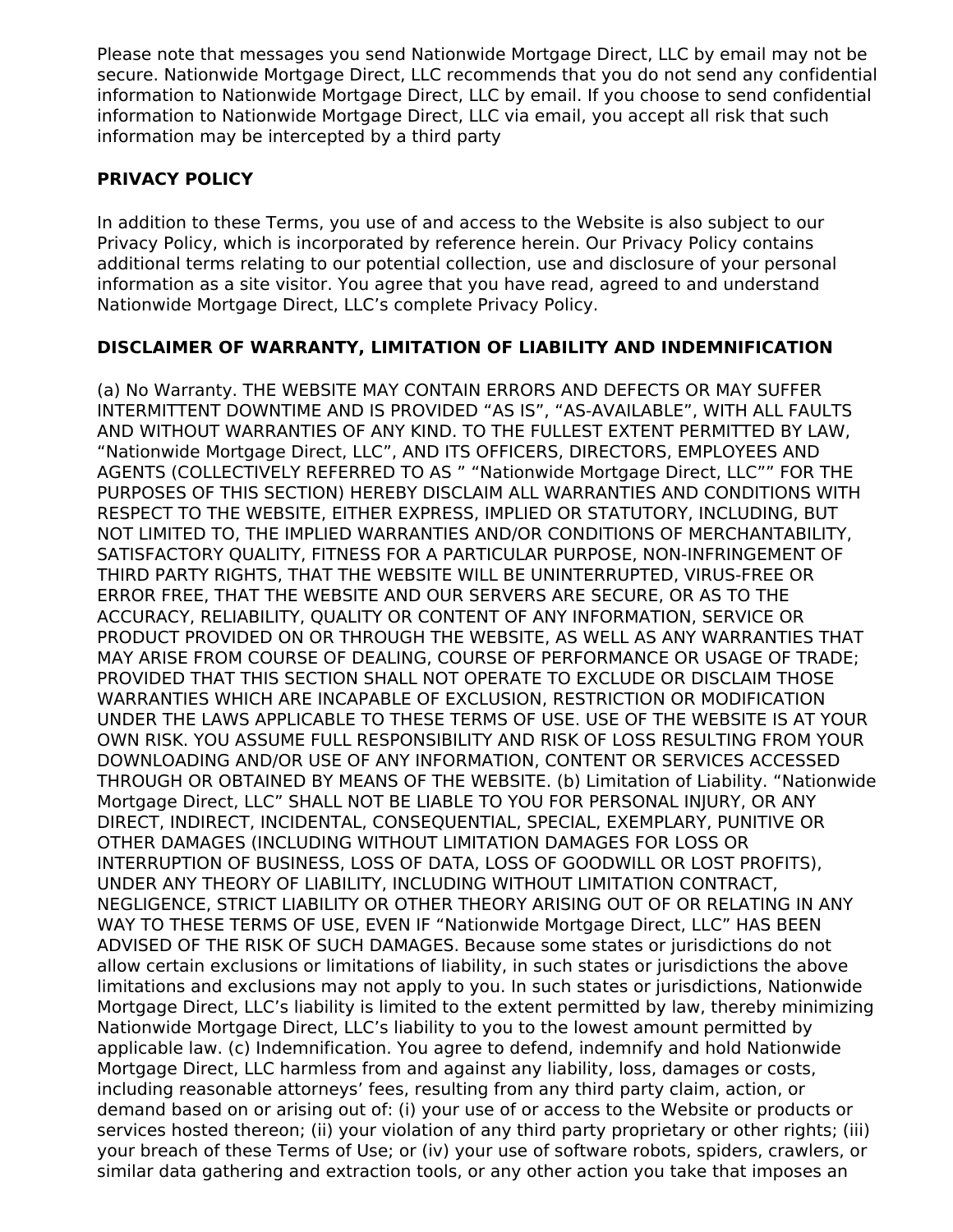unreasonable burden or load on Nationwide Mortgage Direct, LLC's infrastructure. You shall not settle any such claim, action, or demand unless such settlement completely and forever releases Nationwide Mortgage Direct, LLC from all liability with respect to such claim or unless "Nationwide Mortgage Direct, LLC" consents to such settlement in writing (which consent shall not be unreasonably withheld).

# **GOVERNING LAW; DISPUTE RESOLUTION**

(a) Dispute Resolution. You and "Nationwide Mortgage Direct, LLC" agree that we will first attempt to resolve any legal or equitable claim relating to these Terms of Use (referred to as "Claim") informally. Accordingly, neither of us may start a formal proceeding (except for Claims involving any violation of the federal trademark or copyright laws, or for injunctive relief) for at least thirty (30) days after one of us notifies the other of a Claim in writing. Nationwide Mortgage Direct, LLC will use commercially reasonable efforts to send its written notice by first class mail, return receipt requested, or national overnight courier to your billing address, if available, with a copy via email to your email address. If "Nationwide Mortgage Direct, LLC" does not have a contact method for you or cannot obtain one with reasonable commercial efforts, you acknowledge and agree that Nationwide Mortgage Direct, LLC may pursue Claims against you as a "John Doe" defendant and employ legal processes to obtain your identity. You will send your written notice by first class mail, return receipt requested, or national overnight courier to "Nationwide Mortgage Direct, LLC", Inc., 2131 Hollywood Boulevard Suite 406, Hollywood, FL 33020. If we cannot resolve a Claim informally, you and "Nationwide Mortgage Direct, LLC" each agree to submit to personal jurisdiction in Hollywood, FL and agree that any and all Claims either of us asserts shall be exclusively brought in the appropriate state or federal court in Hollywood, FL, provided that neither you nor Nationwide Mortgage Direct, LLC shall be precluded from filing a Claim in small claims court for disputes within the small claims court jurisdictional level. (b) Governing Law and Attorney's Fees. This Agreement is governed in all respects by the substantive laws of the State of FL, without regard to its conflict of law rules, and of the United States of America. The UN Convention on Contracts for the International Sale of Goods is expressly disclaimed. The Website is intended for and directed to residents of the United States and all information, advertising and claims contained on the Website are valid in and applicable only to the United States. If any action at law or in equity is necessary to enforce these Terms, the prevailing party shall be entitled to reimbursement from the other party for its expenses and reasonable attorneys' fees associated with the action, in addition to any other relief to which such prevailing party may be entitled.

# **Consent to Electronic Transactions and Disclosures**

Because you are using the Internet on the Services, it is necessary for you to consent to transact business with us online and electronically. As part of doing business with us and for all our Services, we also need you to consent to our giving you certain disclosures electronically, either via the Services or to the email address you provide to us. By agreeing to these Terms, you agree to receive electronically all documents, communications, notices, contracts, and agreements—arising from or relating to you—regarding any Services you may request or receive or your use of the Services (each, a "Disclosure").

**Scope of Electronic Consent**. Our consent is applicable to receive Disclosures and to transact business electronically. Our agreement to do so applies to any transactions to which such Disclosures relate between you and Nationwide Mortgage Direct, LLC. Your consent will remain in effect as long as you are a user of the Services and, if you are no longer a user of the Services, will continue until such a time as all Disclosures relevant to transactions that occurred while you were a user have been made.

**Consenting to Do Business Electronically.** Before you decide to do business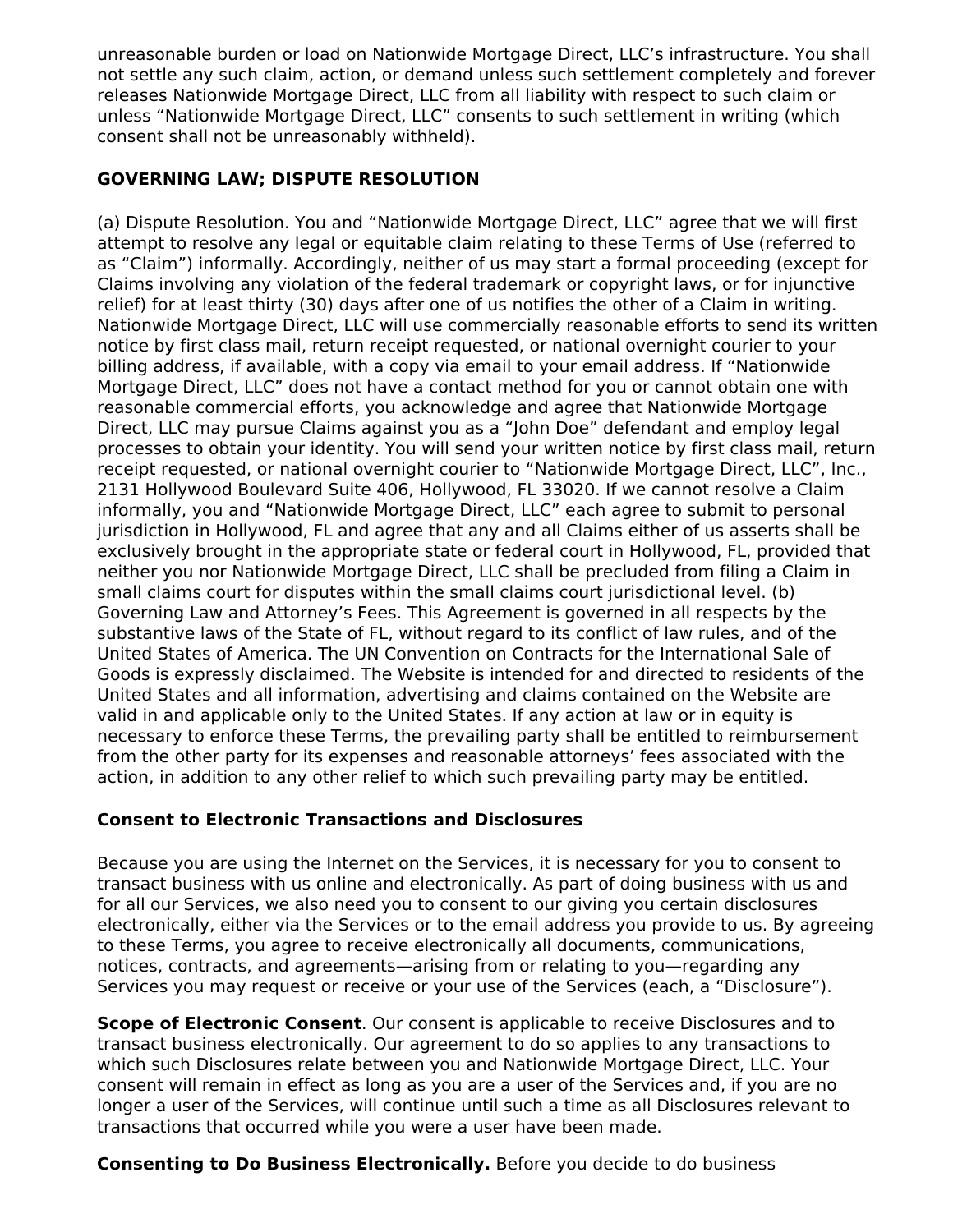electronically with Nationwide Mortgage Direct, LLC, you should consider whether you have the required hardware and software capabilities described below.

**Hardware and Software Requirements.** To access and retain Disclosures electronically, you must satisfy the following computer hardware and software requirements: access to the Internet, an email account and related software capable of receiving email through the Internet, a web browser which is SSL-compliant and supports secure sessions (such as Microsoft Edge, mobile Safari, Firefox, Chrome, or the equivalent software), and hardware capable of running this software.

**Additional Mobile Technology Requirements.** If you are accessing our Services and the Disclosures electronically via a mobile device (such as a smart phone, tablet, and the like), in addition to the above requirements, you must make sure that you have software on your mobile device that allows you to print and save the Disclosures presented to you during the application process. These applications can be found for most mobile devices in the devices' respective "app store." If you do not have these capabilities on your mobile device, please access this through a device that provides these capabilities.

**Withdrawing Consent.** You may withdraw your consent to receive Disclosures electronically by contacting us at the address below. However, once you have withdrawn your consent you may not be able to access or use the Services. If you have a pending request on the Services or relating to the Services, we may terminate it and remove it from our system. If you have already received or used the Services, all previously agreed to terms and conditions will remain in effect, and we will send Disclosures to your verified business address provided during registration.

**How to Contact Us regarding Electronic Disclosures.** You can contact us via email at Daniel@nationwidelendingdirect.com or by calling 954-908-7770. You may also reach us in writing to us at the following address: "Nationwide Mortgage Direct, LLC"., 2131 Hollywood Boulevard Suite 406, Hollywood, FL 33020, Attention: Customer Service.

Contact Information and License Disclosures

The Services are offered by Nationwide Mortgage Direct, LLC and its affiliates, headquartered at 2131 Hollywood Boulevard Suite 406, Hollywood, FL 33020. You may contact Nationwide Mortgage Direct, LLC by sending correspondence to that address or emailing Daniel@nationwidelendingdirect.com.

### **Notice to California Residents**

If you are a California resident, under California Civil Code Section 1789.3, you may contact the Complaint Assistance Unit of the Division of Consumer Services of the California Department of Consumer Affairs in writing at 1625 N. Market Blvd., Suite N 112, Sacramento, California 95834, or by telephone at (800) 952-5210 in order to resolve a complaint regarding the Services or to receive further information regarding use of the Services.

### **Notice to New York Residents**

In order to protect against identity theft, all of the data that customers provide will be transmitted securely to our server where we implement industry standard best practices in securing consumer data; such as using 256-bit encryption. We use a system provided by a third-party that is SOC2 Type II audited. The third-party provider maintains a SOC2 Type II Compliance posture, which includes management of software updates. The third-party provider implements security software patch updates on their platform as quickly as possible after notification of availability is received. SOC2 Type II Compliance ensures their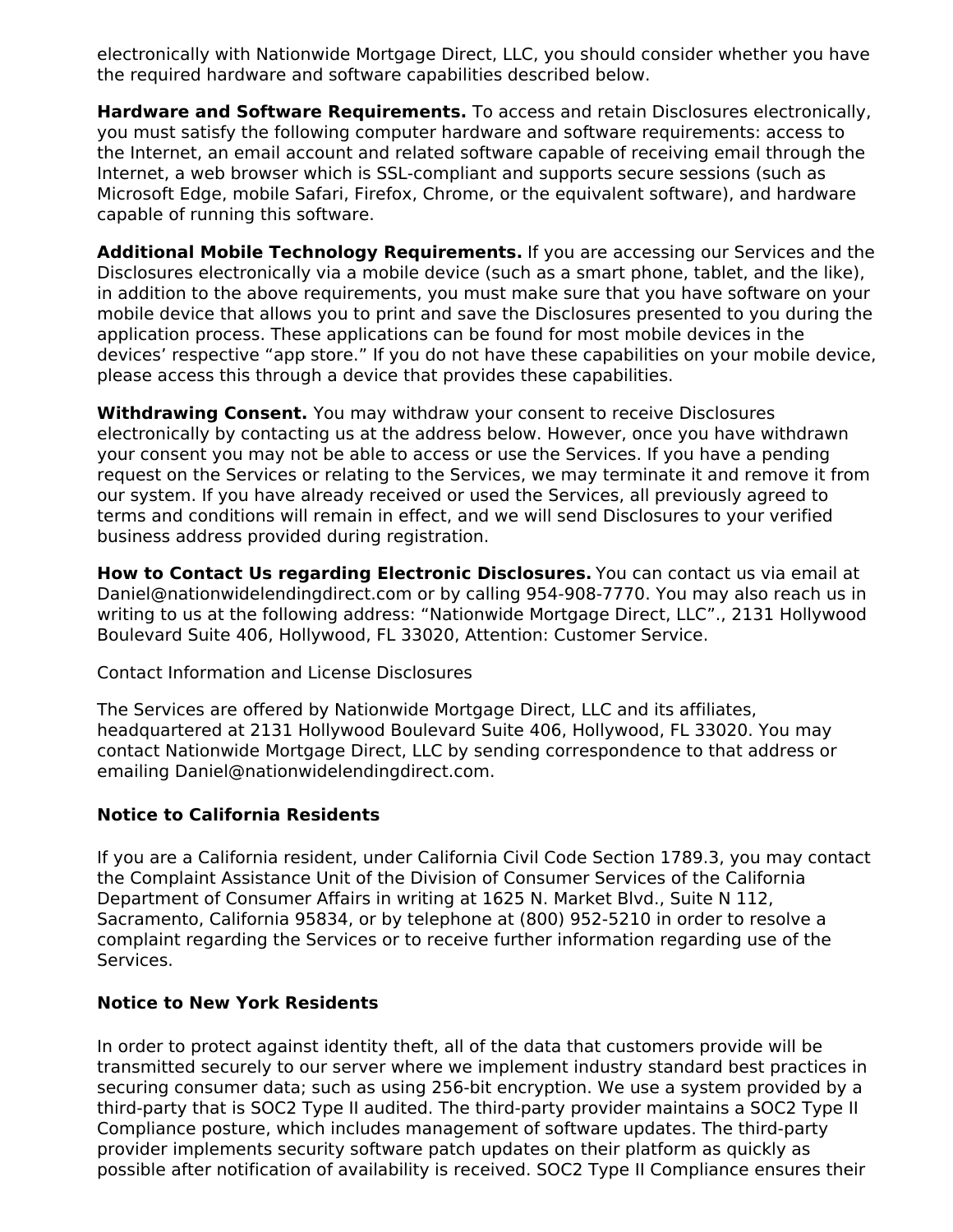systems are maintained at appropriate patch/system version levels through timely application of system updates. Notwithstanding the forgoing, you agree to release any third-party provider utilized by us from any liability, claims and demands resulting from any lost and/or stolen data provided or otherwise transmitted to our server.

## **MISCELLANEOUS**

(a) Suggestions and Feedback. Nationwide Mortgage Direct, LLC welcomes feedback or inquiries about our products. If you elect to provide any feedback or comments of any nature to Nationwide Mortgage Direct, LLC, all of such feedback and comments shall be the sole and exclusive property of Nationwide Mortgage Direct, LLC, and Nationwide Mortgage Direct, LLC shall have the right to use such feedback in any manner and for any purpose in Nationwide Mortgage Direct, LLC's discretion without remuneration, compensation or attribution to you, provided that Nationwide Mortgage Direct, LLC is under no obligation to use such feedback. (b) Interpretation, Assignment and Entire Agreement. These Terms of Use, together with our Privacy Policy, form the complete and exclusive agreement between you and Nationwide Mortgage Direct, LLC relating to the Website and they supersede all prior or contemporaneous proposals, oral or written, understandings, representations, conditions, warranties and all other communications between you and Nationwide Mortgage Direct, LLC. These Terms of Use, and any rights and licenses granted hereunder, may not be transferred, or assigned by you, but may be assigned by Nationwide Mortgage Direct, LLC without restriction. Subject to the Nationwide Mortgage Direct, LLC's modification rights set above, no amendment of any provision of these Terms of Use shall be effective unless set forth in a writing signed by you and a representative of Nationwide Mortgage Direct, LLC, and then only to the extent specifically set forth therein. These Terms of Use may not be explained or supplemented by any prior course of dealings or trade by custom or usage. No waiver by either party of any breach or default hereunder shall be deemed to be a waiver of any preceding or subsequent breach or default. If any provision of these Terms of Use shall be unlawful, void, or for any reason unenforceable, then that provision shall be deemed severable from these Terms of Use and shall not affect the validity and enforceability of any remaining provisions. (c) Contact Us. If you have any questions, comments, or concerns regarding these Terms of Use and/or the Website, please send an email to Daniel@nationwidelendingdirect.com. Please note that communications made through e-mail or the Website's messaging systems shall not be deemed to constitute legal notice to "Nationwide Mortgage Direct, LLC" or any of its officers, employees, agents, or representatives. You may provide legal notice to "Nationwide Mortgage Direct, LLC" in writing by first class mail, return receipt requested, or national overnight courier, at: Attn: Legal Department Nationwide Mortgage Direct, LLC 2131 Hollywood Boulevard Suite 406, Hollywood, FL 33020

# **Online Privacy Policy**

Your privacy is extremely important to us. Protection of your personal or sensitive information and use of such data in a fair and trustworthy fashion comes with a degree of trust in manner that is key to the core values of Nationwide Mortgage Direct, LLC. This policy applies to all information collected by or in use of Nationwide Mortgage Direct, LLC.

Nationwide Mortgage Direct, LLC understands that consumers furnish sensitive information during the mortgage application process as is considering to be within the course of business. The Company and Management are committed to treating such information responsibly and identify expectations surrounding the sourcing, storage, and retention of such personal and financial information.

Nationwide Mortgage Direct, LLC is dedicated to take all the necessary steps to safeguard sensitive information that has been entrusted to us and lenders by their customers. This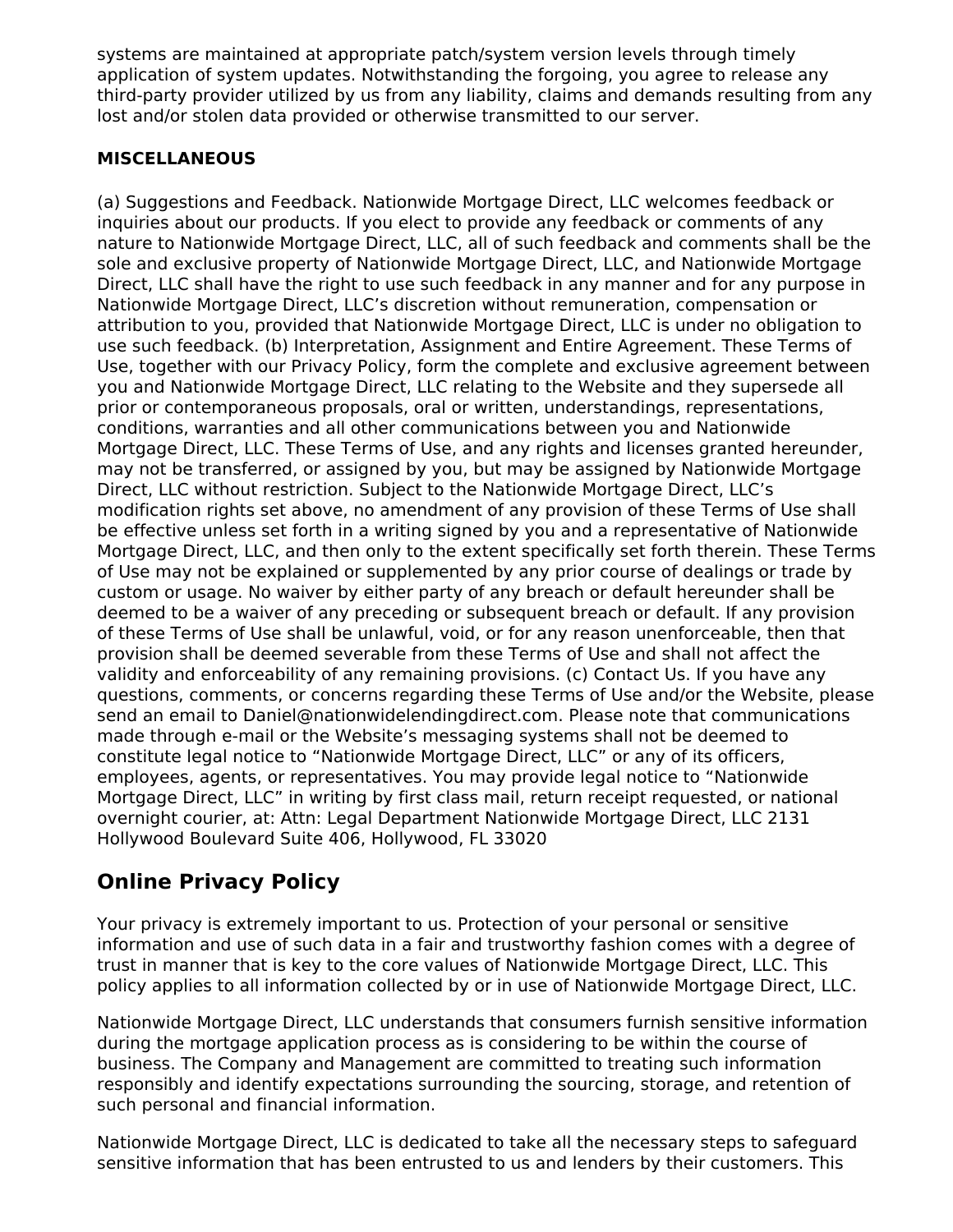Online Privacy Policy explains how we collect, share, use, and protect information when you visit or use this online service.

As you review this Online Privacy Policy, here are a few general principles to keep in mind:

- Our online services are intended for a U.S. audience. If you visit or use our online services, your information may be transferred or processed in the United States.
- Our online services are not intended for children under 13. We do not knowingly collect personal information from children under 13 without parental consent
- If you are a California resident, you may have rights under the California Consumer Privacy Act.

### **Gramm Leach Bliley Act**

Subtitle A of Title V of the Gramm Leach Bliley Act established specific guidelines regarding to disclose nonpublic personal information about a consumer to nonaffiliated third parties and requires a financial institution to disclose to all of its customers the institution's privacy policies and practices relating to information sharing with both affiliates and nonaffiliated third parties. Additionally, the Act requires that customers be provided an opportunity to opt-out of sharing his or her nonpublic personal information to nonaffiliated third parties subject to certain exceptions. Nationwide Mortgage Direct, LLC has elected to not share any non-public personal information with nonaffiliated third parties other than as permitted by the exceptions delineated in the privacy rule.

### **Definitions**

Affiliate - any company that controls, is controlled by, or is under common control.

Personally, identifiable financial information - any information collected about a consumer in connection with providing a financial product or service to that consumer. This includes: information provided by the consumer during the application process (e.g., name, phone number, address, income); information resulting from the financial product or service transaction (e.g., payment history, loan or deposit balances, credit card purchases); information from other sources about the consumer obtained in connection with providing the financial product or service (e.g., information from a consumer reporting agency or from court records)

Publicly available information - any information Nationwide Mortgage Direct, LLC reasonably believes is lawfully made available to the general public from federal, state, or local government records, widely distributed media, or disclosures to the general public that are required to be made by federal, state, or local law.

Nonaffiliated third party – means any person who is not an affiliate.

Nonpublic personal information - consists of personally identifiable financial information obtained or that is provided by a consumer that is not publicly available information. It includes any lists, descriptions, or other groupings of consumers (including publicly available information contained therein) that are derived using personally identifiable financial information that is not publicly available.

Recipient – receipt of nonpublic personal information from a nonaffiliated financial institution and to any nonaffiliated entity to which Nationwide Mortgage Direct, LLC gives nonpublic personal information.

#### **Right to Financial Privacy Act**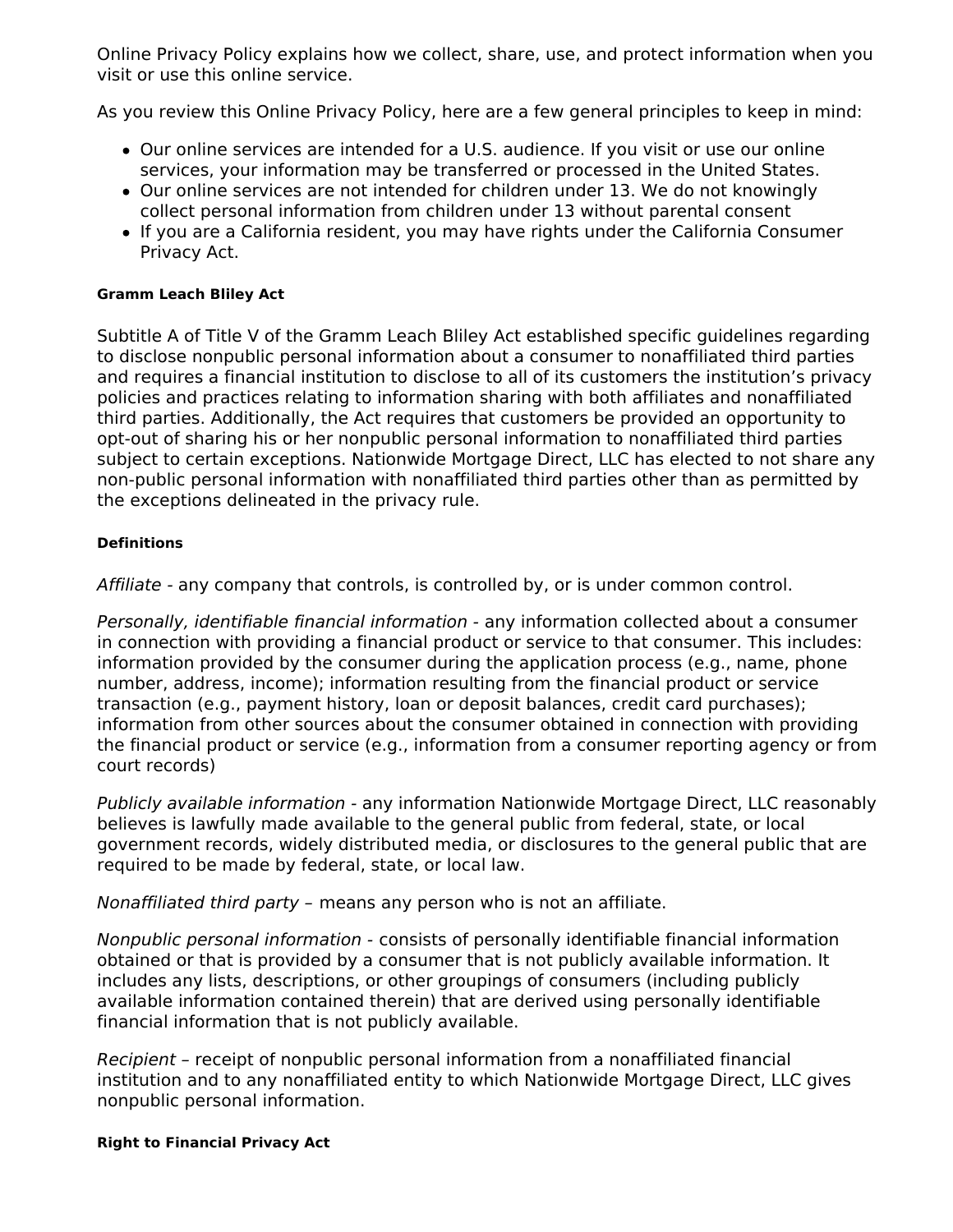The Right to Financial Privacy Act established guidelines and procedures regarding how agencies of the federal government may obtain the financial records of certain customers. The Right to Financial Privacy Act covers requests for financial information regarding individuals and partnerships with five or fewer people. It does not govern record requests for corporations or partnerships with more than five people. The Right to Financial Privacy Act only covers requests from a federal government authority. It does not apply to requests from the Internal Revenue Service or from state, local, or other non-federal agencies.

Nationwide Mortgage Direct, LLC will not honor any request for information that does not comply with the requirements of the Right to Financial Privacy Act. Strict precautions will be taken to prevent the release of inappropriate information as allowed by the Right to Financial Privacy Act.

### **Information Collected**

### **Personal Information**

Information related to any identified or identifiable individual person or party, such as employees, customers, contractors, partners or any other third party (including third parties' personnel). Examples of Personal Information are name, address, or credit card number. Other examples of Personal Information may include browsing history, loan applications, and requests for information about products and services, if they relate to an identified or identifiable individual. An identifiable person is one who can be identified, directly or indirectly, by reference to an identification number or to one or more factors specific to his identity. from many sources is collected.

In order to protect against identity theft, all of the data that customers provide will be transmitted securely to our server where we implement industry standard best practices in securing consumer data; such as using 256-bit encryption. We use a system provided by a third-party that is SOC2 Type II audited. The third-party provider maintains a SOC2 Type II Compliance posture, which includes management of software updates. The third-party provider implements security software patch updates on their platform as quickly as possible after notification of availability is received. SOC2 Type II Compliance ensures their systems are maintained at appropriate patch/system version levels through timely application of system updates. Notwithstanding the forgoing, you agree to release any third-party provider utilized by us from any liability, claims and demands resulting from any lost and/or stolen data provided or otherwise transmitted to our server.

#### **Sensitive Personal Information**

Is Personal Information that receives special legal protection under applicable law. Some examples in the US include social security numbers, credit card numbers, personal health information, credit reports and ratings, race, political affiliations, religious beliefs, personal health information, etc. Sensitive information may require heightened security protection or special individual consent.

#### **Usage and Other Information**

In addition to the personal information described above, we may collect certain information about your use of our online services. For example, we may capture the IP address of the device you use to connect to the online service, the type of operating system and browser you use, and information about the site you came from, the parts of our online service you access, and the site you visit next. We or our third-party partners may also use cookies, web beacons or other technologies to collect and store other information about your visit to, or use of, our online services. In addition, we may later associate the usage and other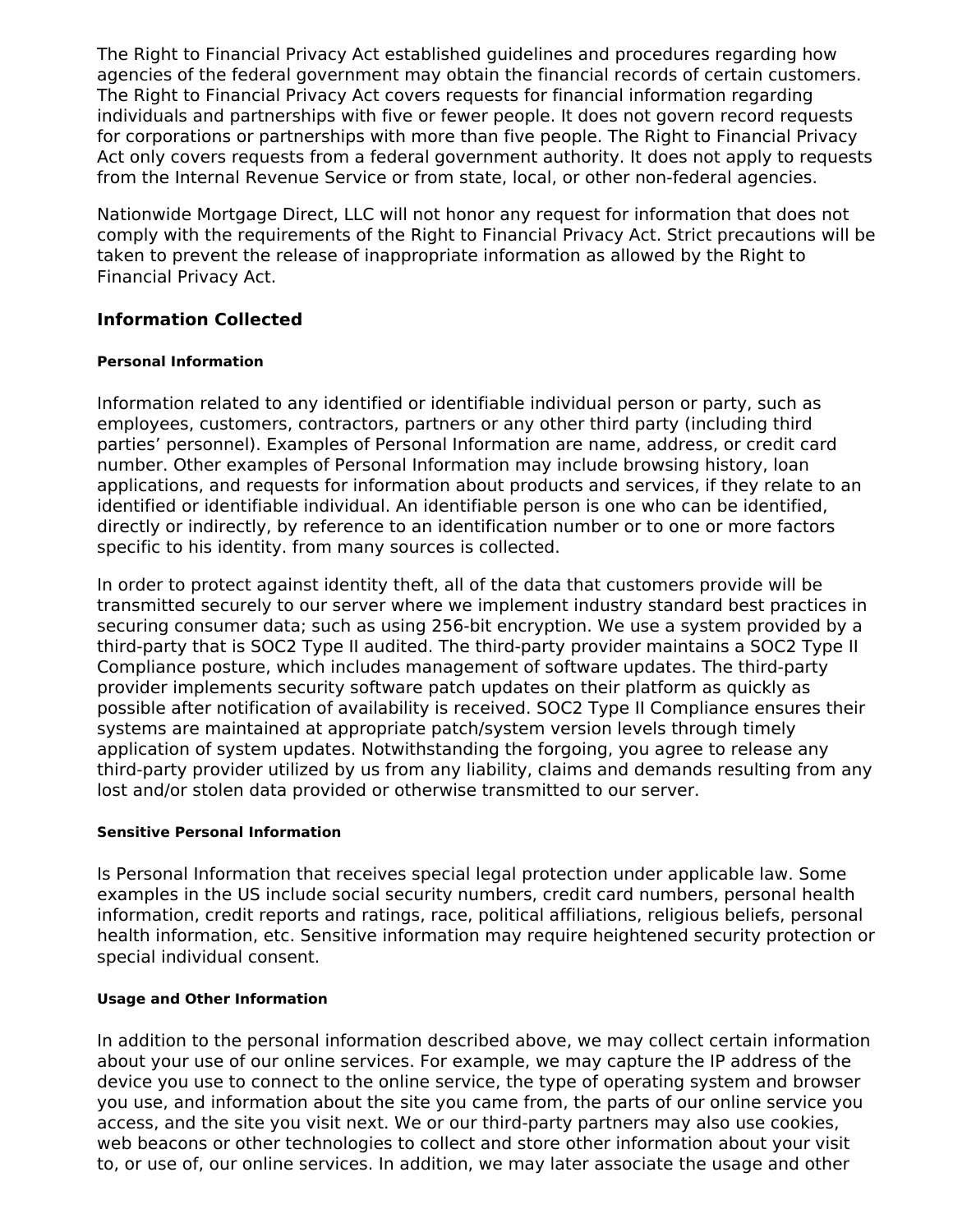information we collect online with personal information about you.

# **Use of Information**

We use the information discussed above in a number of ways, such as:

- Processing applications and transactions;
- Verifying your identity (such as when you access your account information);
- Preventing fraud and enhancing the security of your account or our online services;
- Responding to your requests and communicating with you;
- Performing analytics concerning your use of our online services, including your responses to our emails and the pages you view;
- Complying with and enforcing applicable legal requirements, relevant industry standards, contractual obligations, and our policies; and
- For any other purposes that we may specifically disclose at the time you provide, or we collect your information.

We may also use data that we collect on an aggregate or anonymous basis (such that it does not identify any individual customers) for various business purposes, where permissible under applicable laws and regulations.

# **Information Disclosed**

We do not disclose nonpublic personal information except as permitted or required by law. Disclosure of personally identifiable information without consumer's refusal occurs in the following circumstances:

- To certain nonaffiliated third parties (under limited circumstances) to the extent permissible under law to service the lenders customer, report to credit bureaus, manage risk, and perform other financial services related activities.
- Disclosing information, we receive on a lenders customer loan application such as the assets, liabilities, income, and employment history for a lender using our system to determine whether a loan made to the customer is salable in the secondary market, for example.
- Information necessary to enforce legal or contractual rights, if applicable, or the right of any other person who is engaged in a transaction directly with our company and not the lender.
- To disclose information required in the ordinary course of business, such as in the settlement of claims or benefits or the confirmation of information to a lender's customer or the consumer's agent.
- To provide information to agencies, persons that are assessing our compliance with industry standards, and our attorneys, accountants, and auditors.
- To the extent permissible under the Right to Financial Privacy Act.
- To comply with federal, state, or local laws, rules, and other applicable legal requirements.

# **Understanding Cookies, Web Beacons and Other Tracking Technologies**

We, or our service providers, and other companies we work with may deploy and use cookies, web beacons, local shared objects and other tracking technologies for various purposes, such as fraud prevention and monitoring our advertising and marketing campaign performance. Some of these tracking tools may detect characteristics or settings of the specific device you use to access our online services.

"Cookies" are small amounts of data a website can send to a visitor's web browser.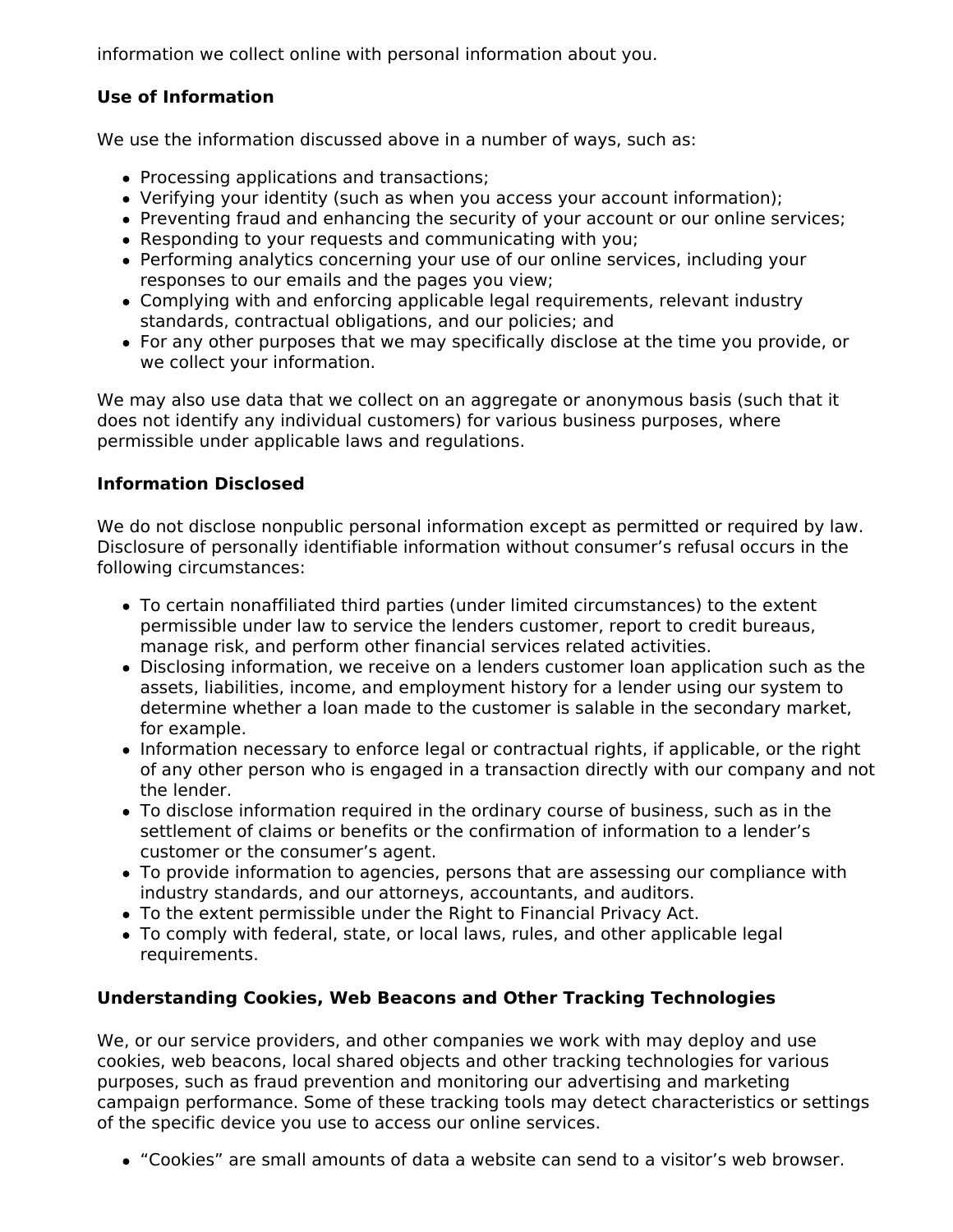They are often stored on the device you are using to help track your areas of interest. Cookies may also enable us or our service providers and other companies we work with to relate your use of our online services over time to customize your experience. Most web browsers allow you to adjust your browser settings to decline or delete cookies but doing so may degrade your experience with our online services.

- Clear GIFs, pixel tags or web beacons—which are typically one-pixel, transparent images located on a webpage or in an email or other message—or similar technologies may be used on our sites and in some of our digital communications (such as email or other marketing messages). They may also be used when you are served advertisements, or you otherwise interact with advertisements outside of our online services. These are principally used to help recognize users, assess traffic patterns, and measure site or campaign engagement.
- Local Shared Objects, sometimes referred to as "flash cookies" may be stored on your hard drive using a media player or other software installed on your device. Local Shared Objects are similar to cookies in terms of their operation but may not be managed in your browser in the same way. For more information on managing Local Shared Objects.

# **Safeguarding**

We protect consumer privacy by ensuring that only employees who have a business reason for knowing information have access to it. We have retained the services of a compliance officer as the financial privacy coordinator, who is consulted for maintaining internal procedures to ensure that our consumers' information is protected.

All employees have a copy of this policy and are trained at least annually regarding the importance of safeguarding information. Any employee who violates our privacy policy is subject to disciplinary action.

## **Additional Info. Collecting, Accessing, and Sharing PII**

Collecting or maintaining any sensitive PII electronically in our database, accessible remotely from AWS servers, adheres to best practices related to privacy impact assessments. Access to sensitive PII is based on having a "need to know" basis for the collection of the info., i.e., when the info. relates to our official duties of delivering software services to lenders licensing our platform to enable their customers to have the ability to submit loan applications and corresponding documentation. Access is limited to only sensitive PII needed to fulfill our services, and not to view or use sensitive PII for any purpose other than to fulfill this our required duties.

No documents and data are accessible to casual visitors, passersby, or other individuals within the office without a "need to know." There will never be an authorization to access, share, or display any info. deemed sensitive PII outside work hours or outside of corporate headquarters, and outside of the company administrative login site. In addition, unless specifically designated to conduct work related to the development and delivery of the platform services to our client, you will not have the ability to access sensitive PII unless given the specific authority and access to do so by a direct supervisor. You access will be monitored utilizing an audit trail of your login, and pages accessed while you are logged in.

## **Linking to Third-Party Websites**

Nationwide Mortgage Direct, LLC may provide links to websites that are owned or operated by other companies ("third-party websites"). When you use a link online to visit a thirdparty website, you will be subject to that website's privacy and security practices, which may differ from ours. You should familiarize yourself with the privacy policy, terms of use